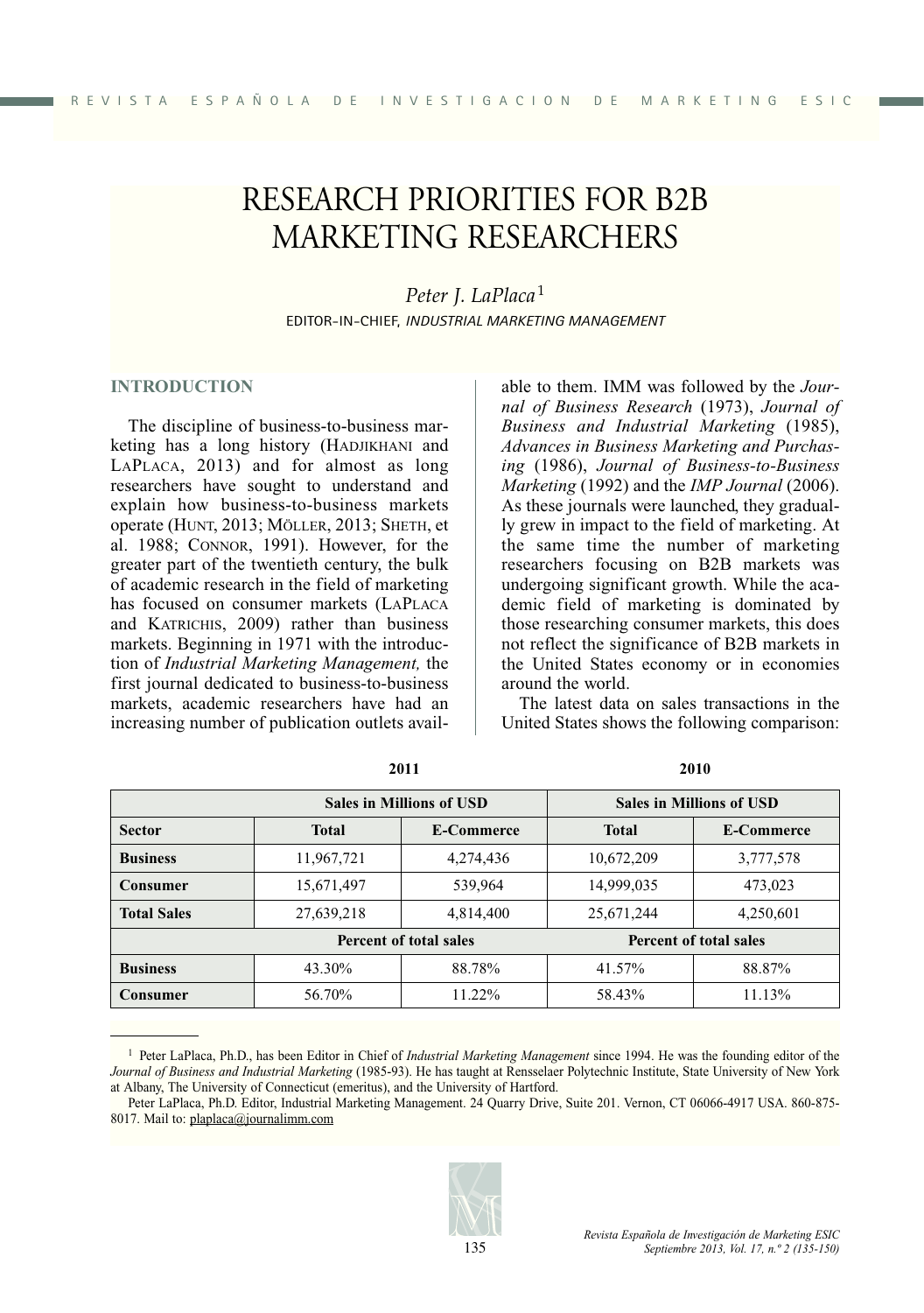According to the analyst at the US Census Bureau who supplied the data, several simplifying assumptions are made that under-report actual B2B sales. Specifically, ALL services are counted as B2C. For example, ALL electrical transmissions are counted as B2C (while we know that a significant portion goes to industrial and commercial sectors). Likewise, ALL transportation services and ALL data processing services are counted as B2C. Therefore, it is highly likely that B2B sales exceed fifty percent of total US sales dollars and over ninety percent of all e-commerce sales. Businesses have long recognized the power of internet-based e-commerce as a value-added driver to achieve competitive advantage (WALTERS, 2008).

Indeed the number of B2B researchers has grown far faster than the publication outlets have grown, and it has become increasingly more difficult for researchers to have papers accepted at these journals. While there are many reasons that submitted papers are rejected by journal reviewers and editors, by far the most common reason is lack of significant contribution to the development of the field. Lack of contribution can stem from several sources:

- Poorly designed research design
- Poorly implemented research procedures
- Weak or insufficient language (particularly when submitting research papers to journals published in a language different from the authors' native language(s)
- Research focused on topics or areas that are not of interest or not consistent with journal objectives.

This paper focuses on the last of these sources of limited contribution to the field.

Of course it is quite understandable that researchers want to conduct their research on subjects that are near and dear to their hearts. Faculty who teach sales management tend to conduct their research in the area of selling and sales management; those teaching channels of distribution likewise focus their research in the

area of distribution. To help marketing researchers undertake research projects that are likely to be published, it would be useful to researchers to know which areas of research are seen as most necessary. To determine the importance of research topics, I undertook four approaches:

- 1. Review the research priorities issued by the Marketing Science Institute
- 2. Review the research priorities issues by the Institute for the Study of Business Markets
- 3. Calls for papers for special issues of B2B journals
- 4. Survey of IMM reviewers

#### **MARKETING SCIENCE INSTITUTE**

The Marketing Science Institute (MSI) published its research priorities every two years. The last one was in 2012 and covers the period 2012 – 2014 (MSI, 2012). While most of the research priorities discussed by MSI are concerned with marketing to consumers, some specific research priorities do focus on industrial markets.

MSI suggests that we need research that integrates our knowledge of consumer experience marketing in the services and retail sectors and apply that to products in other industries. For example, can ordering experiences for industrial goods and services be improved by applying lessons from ordering experiences at consumer companies such as LL Bean, American Girl, Diesel, Panera Bread, Starbucks, Sub Zero or Viking Range.

Another MSI research priority is for a better understanding how mobile marketing platforms impact market operations. As stated by MSI (2012): "The first is a call for business-tobusiness applications. We are interested in studies of their use in firm-client relationships, and in sales force management, both for communication and for transaction. Will mobile

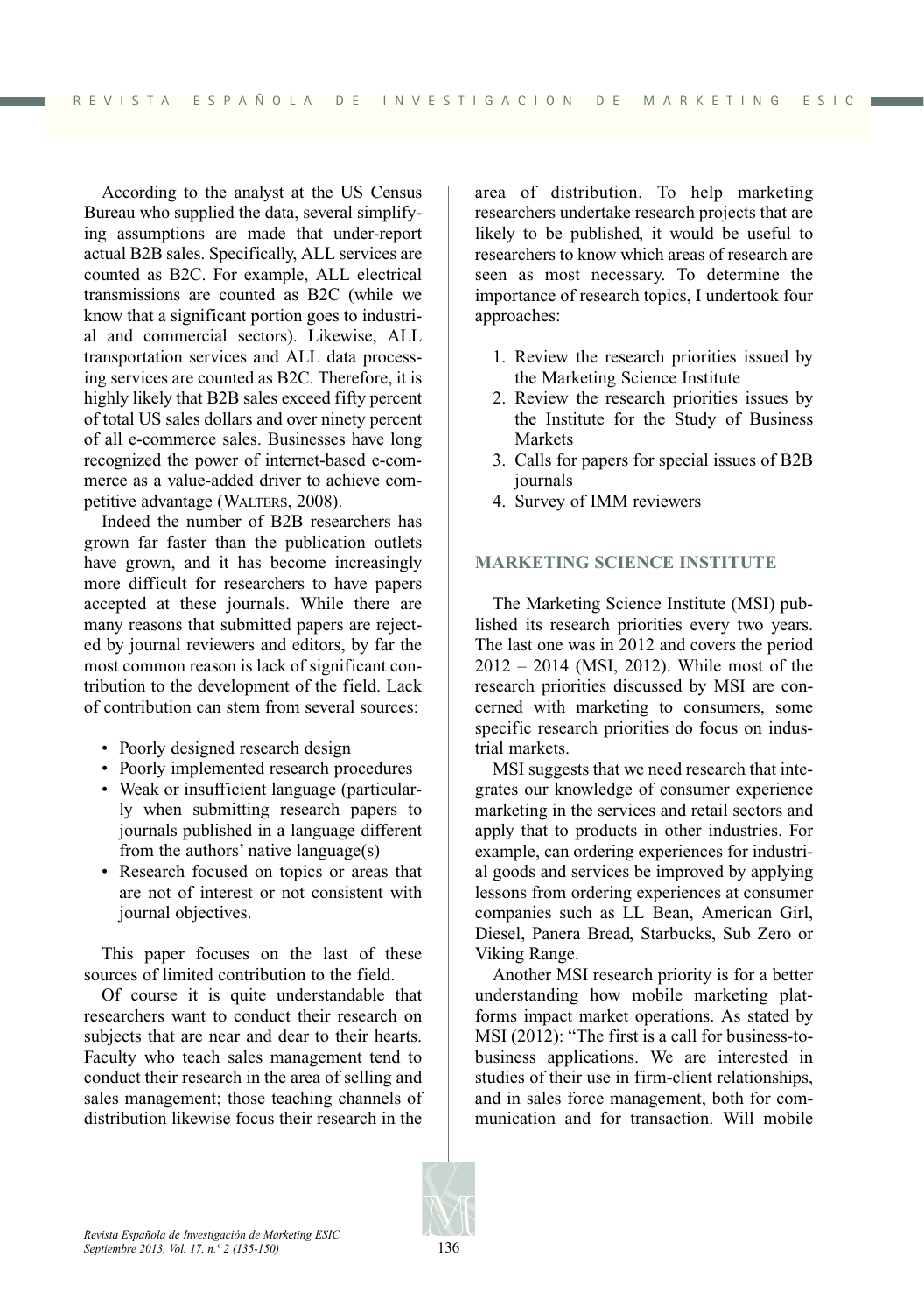platforms make value chains more efficient, and will elements within the value chain be disintermediated?"

The explosive growth of data needs better scrutiny. The growth of e-commerce and its ability to collect huge amounts of data has implications for how managers can make better decisions. MSI is looking for research proposals that will help understand how managers can better utilize big data. Given that the great bulk of e-commerce is B2B, it seems that B2B researchers can successfully explore this research area.

Marketing organizations are continuously pressured to adapt to changing customer landscapes. Customers have access to more and more information on an almost instantaneous basis. How can B2B marketing organizations change to better serve new and improved business customers? How do new forms of marketing organization impact the company's market strength and financial performance?

#### **ISBM RESEARCH PRIORITIES**

The Institute for the Study of Business Markets (at Pennsylvania State University) is the leading B2B research center that is guided by the needs of its business members. In a recently published article, Fred WIERSEMA (2013), chairman of ISBM's B2B Leadership Board, reports on the current state of B2B marketing based on a survey of 72 B2B executives and 30 leading B2B researchers. This study was key to ISBM's development of its priorities for funding B2B research. The broad categories are:

- Product Policy
- Marketing Strategies and Operations
- Buying Strategies and Operations
- Customer Value
- Business Relationships
- Market Channels
- Exchange Design and Analysis
- Market Communications
- Business Marketing Information Systems and Electronic Markets
- Business Market Research
- Marketing Engineering

These broad categories contain dozens of specific research topics that would provide useful knowledge to further advance the field of B2B marketing. As such, well designed and implemented research focused on these topics would be welcomes by leading B2B journals. The link to the ISBM research priorities web site is provided in the references.

## **CALLS FOR PAPERS**

When journal editors issue a call for papers for a specific topic, it is a directive for researchers to focus their research on specific areas of high interest. Calls for papers can usually be found on individual journal web sites or on the postings section of the ELMAR (**EL**ectronic **MAR**keting) site (http://ama-academics.communityzero.com/elmar then click on Postings and Calls: Issues). The calls for papers contain detailed information about the types of papers sought for the special issue along with suggested topics, submission procedures and deadlines. CFPs may be issued as much as a year prior to submission deadline so there is ample opportunity to design and implement a sound research project.

Below I have listed specific calls for papers for industrial marketing journals whose submission deadlines have not yet occurred:

**Journal of Business and Industrial Marketing**

- Contemporary Purchasing Practices
- B2B Research and Relevance
- Digital Communications in Industrial Marketing

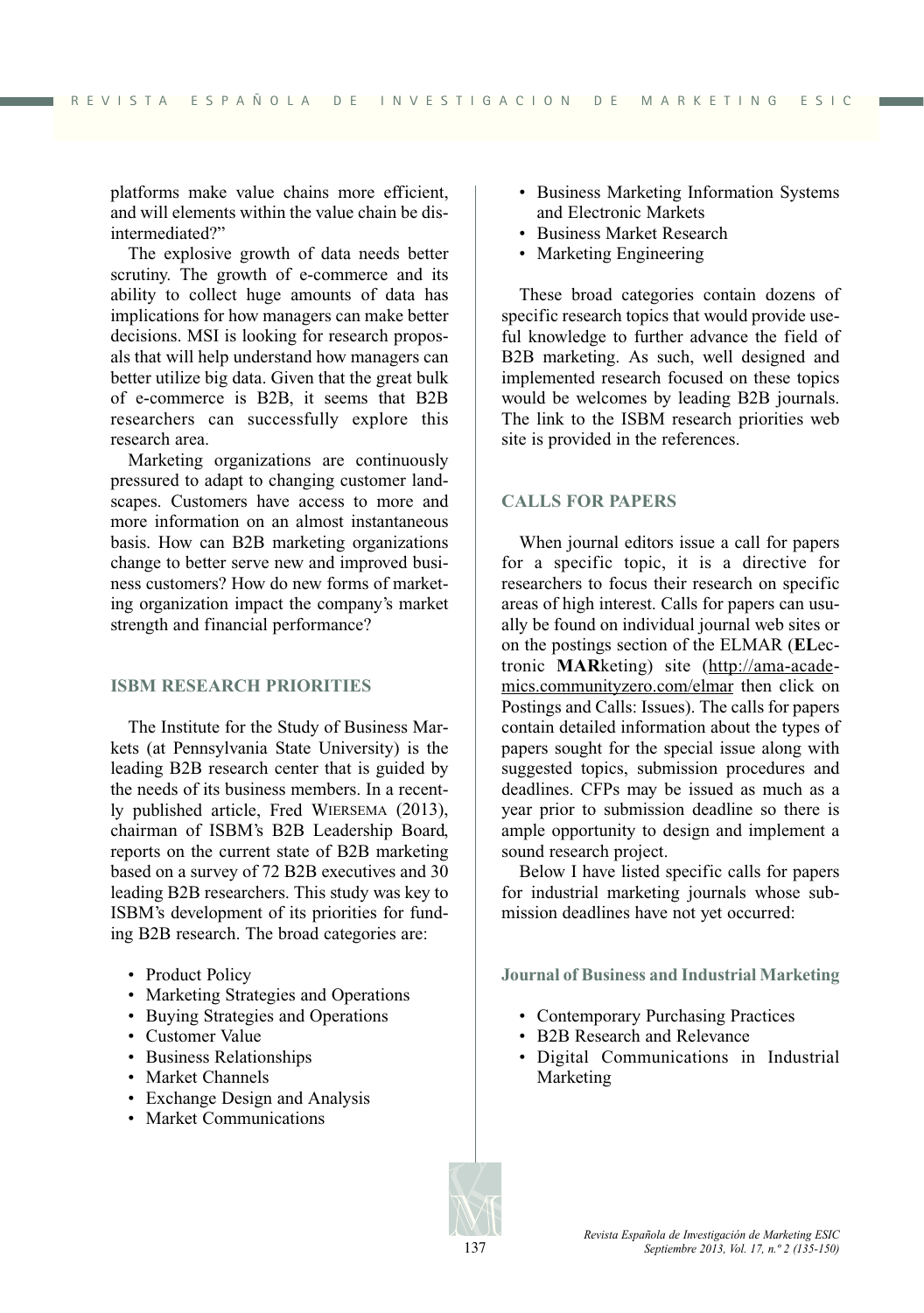**Industrial Marketing Management**

- Corporate Industrial Brands in, from, and to Emerging Markets
- Innovation and Emerging Economies
- Co-Management of Purchasing and Marketing
- Power in Business, Customer, and Market Relationships
- Accounting and Marketing Perspectives of Value Creation in Inter-firm Collaboration in Industrial Markets
- From Strategy Frameworks to Value-inuse: Implementing Strategies and Theories of B2B Marketing and Sales Management

**Journal of Selling and Major Account Management**

• Value Creation and the Sales Force

**Journal of Personal Selling and Sales Management**

• Ethics in sales and sales management

## **SURVEY OF IMM REVIEWERS**

Because of the broad, global set of 402 IMM reviewers, it was appropriate to survey these experienced B2B researchers<sup>1</sup>. One half of the reviewers (every other reviewer in an alphabetical list) was sent an e-mail asking that they name the 3-5 top needs for B2B research. Within three weeks 107 reviewers had responded. The research needs identified by these respondents could be classified into the following categories:

- Selling and sales management
- Global marketing
- Branding
- B2B use of social media
- Innovation
- Sustainability
- Business networks
- B2B services
- Marketing organizations
- Distribution and channel management
- B2B marketing theory

These will be discussed below. It will be apparent that there is significant overlap in many of these topics and the specific research focus could be investigated by teams of researchers, each with a slightly different research background, to bring a multifaceted approach to the study. Research studies that focus on more than one of these broad research categories will have a better fit across journals and therefore have a greater likelihood of acceptance.

## **Selling and Sales Management**

Since so many IMM reviewers conduct research into sales activities, it is not surprising that more specific research topics were identified in sales management and selling. While we have been researching industrial sales for many decades, it is clear that changing times and changing environments have necessitated continuing research efforts to maintain our understanding of traditional selling activities and to gain a better understanding of new situations that industrial sales people must face every day (see for example: TERHO, *et al* 2012; SINGH and KOSHY 2011; AVLONITIS and PANAGOPOULOS 2010; DAVIES *et al* 2010; GUE-SALAGA and JOHNSTON 2010; MADHAVARAM and MCDONALD 2010; and KAUPPILA *et al* 2010).

<sup>&</sup>lt;sup>1</sup> It is a requirement to become an IMM reviewer that one has published in a leading B2B or general marketing journal.

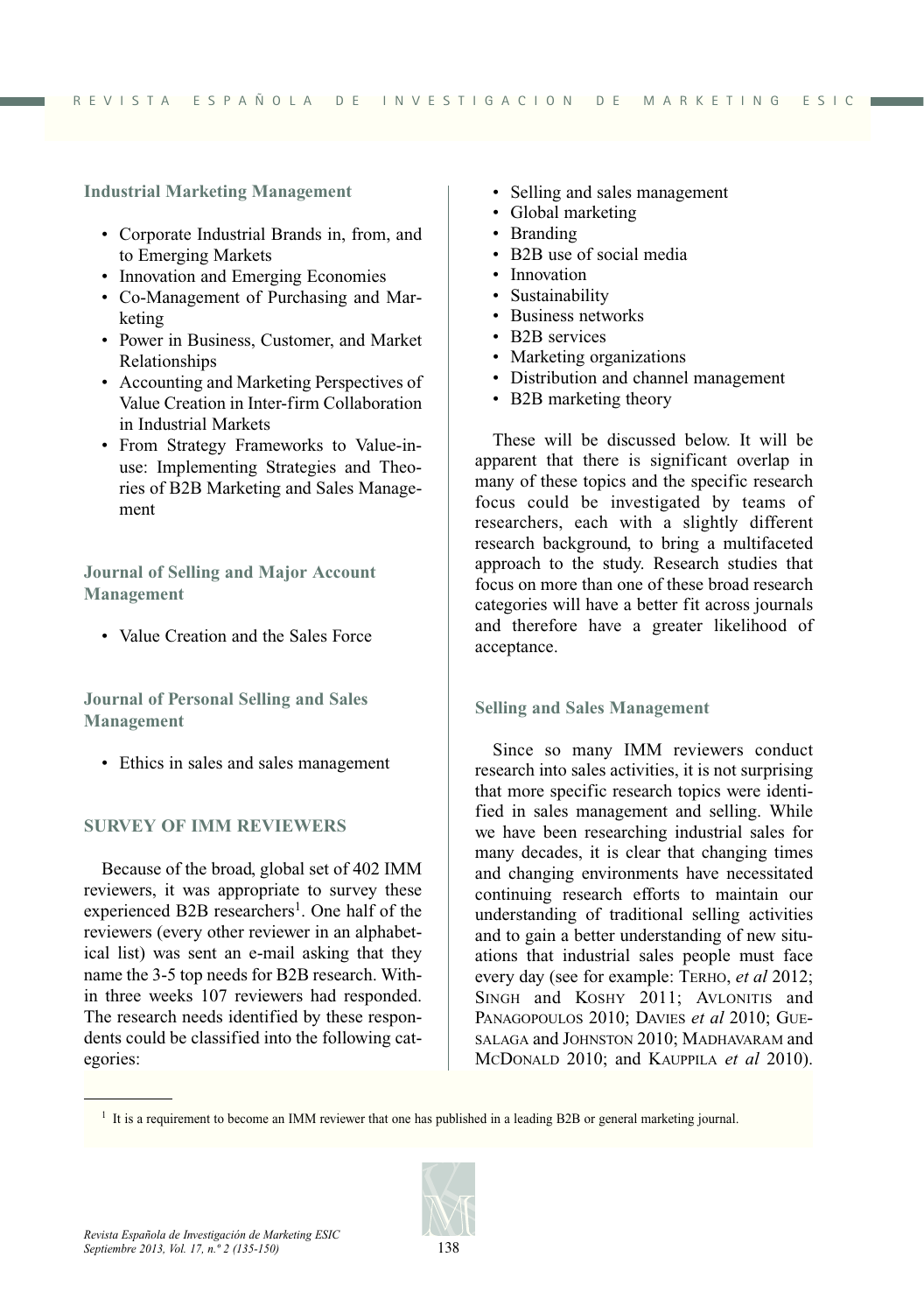Over fifty IMM reviewers gave suggestions for priority research needs in selling and sales management including these specific topics below:

- 1. Sales department interaction with marketing, operations, finance/accounting, R&D/innovation
- 2. Role of senior sales executives at the Board level (If we have CMOs why not CSOs?)
- 3. Update the seven step selling process
- 4. Sales use of social media, especially B2B
- 5. Behavioral issues on the use of sales technologies (PDAs, tablets, smart phones, etc.)
- 6. Interface between pricing and selling
- 7. The role of the sales force in value creation
- 8. Consultative/solutions selling
- 9. Effectiveness of alternative sales force structures
- 10. How sellers and buyers perceive/utilize sales presentation tools (e.g. Power-Point, videos, sales brochures, etc.)
- 11. Salesperson health and wellness
- 12. Realizing when transactional selling is more appropriate than relationship selling
- 13. The sales force and channel conflict
- 14. The selling role of facilitators within channels of distribution
- 15. Preferred metrics for sales force evaluation within a channel system
- 16. Heavily incentivized vs. low incentivized sales compensation systems
- 17. Linking sales compensation to strategic objectives rather than sales volume
- 18. The use of technology to manage and evaluate sales efforts within a channel.
- 19. How economic crises and recessions influence and alter sales management practices
- 20. Transitioning to a key account (global account) perspective across the sales force
- 21. Sales ethics and national cultures
- 22. Sales training models across cultures
- 23. How sales personnel impact B2B branding using social media

# **Global Marketing**

The second most mentioned area for B2B research is in global markets. While the globalization of consumer markets garners considerable press in business periodicals, business markets have been considered as global markets for several decades. But while our experience in global marketing is long, there are many gaps in our knowledge (especially predictive knowledge) of how and why some strategies work and others fail. Global B2B marketing research has focused on strategy (ELG *et al* 2012; LISBOA *et al* 2011), influence of the global supply and distribution chains (GIANNAKIS *et al* 2012; SKARMEAS *et al* 2008), and global e-commerce (SAMIEE 2008) among other topics. The IMM reviewers indicated numerous specific research topics that are of keen interest.

- Emerging Markets
	- In the relationship paradigm, the stability/changeability of relationships in the developing countries or developing industries requires further study.
	- B2B studies of emerging markets such as BRICS, Latin America, etc.
	- Industrial distribution channels in India and China
	- Greater cultural understanding in business markets to leverage performance particularly in emerging economies
	- Building B2B networks in emerging countries
	- Innovation with B2B partners in emerging economies vs. developed economies
	- The role of business to business in Bottom of the Pyramid Markets

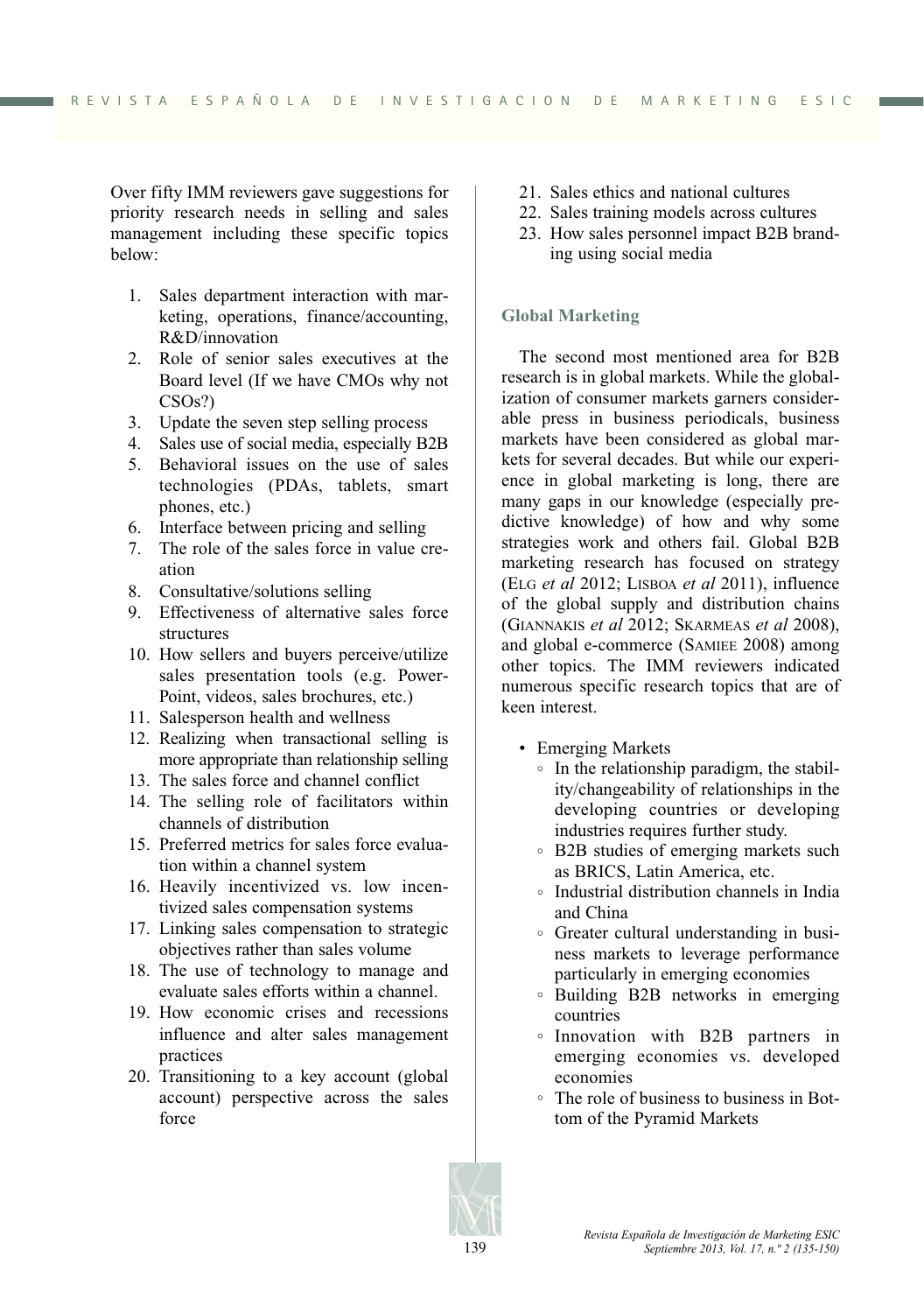- Culture
	- The role and importance of foreign language competence in establishing and maintaining cross-cultural B2B relationships
	- Trust and commitment in B2B business relationships including cultural differences
	- The effect of cultural context of parties concerned, on B2B relationships: the establishment and maintenance of business networks "high context" as compared with "low" context cultures. What happens when both sides are h/c. or both are l/c, or when there is a mixture?
- Ethical relationships among businesses especially international transactions.
- International trade/transactions among U.S. and European, Chinese, or Latin America partners.
- International joint ventures and global supply chains
- International Brand Management by B2B Suppliers & Export Performance
- Sales management in a global context
- Globalized marketing and production, regulatory compliance, and B2B relationships
- Global marketing of B2B services
- Cross-national differences in B2B relationship management (e.g., how to curb opportunism, how to use favors/sweetheart deals)
- Business Performance Metrics across global markets and cultures

Emerging markets are clearly a priority area for investigations. Generally greater rates of market growth than developed markets, lack of entrenched market leaders, limited experience in these markets, divergent cultures and greater risk all require study to help marketers effectively enter these markets and achieve desired success.

# **Branding**

In the past five years *Industrial Marketing Management* has published 42 research articles on B2B branding (including a special issue in 2011). Research has focused on the value of brands in B2B markets (LEEK and CHRISTO-DOULIDES 2012; BROWN *et al* 2012; HERBST *et al* 2012), how to build B2B brands (BACKHAUS *et al* 2011; VALLASTER and LINDGREEN 2011; HERBST and MERZ 2011) and the role of business brands in the purchase decision (VELOUT-SOU and TAYLOR 2012). LEEK and CHRISTO-DOULIDES (2011) provide an excellent overview of B2B brand research needs. Specific research topics mentioned by IMM reviewers include:

- The effects of branding, personal selling and advertising on B2B marketing
- The impact of culture on global B2B brands
- The interaction of sales-efforts and branding expenditure of an organization (does branding lead to reduced sales efforts?)
- Differential impact of B2B branding across industries
- International Brand Management by B2B Suppliers & Export Performance
- Differences between product and service branding in business markets

# **B2B use of social media**

Social media research has been mainly concerned with consumer markets (see TRAINOR *et al* 2013 and KIETZMANN *et al* 2011), but there is a growing interest in the use of social media in business markets. (See for example MICHAELIDOU *et al* 2011). Some of the specific topics for future research suggested by the reviewers are:

• Social media in B2B contexts - including crowdsourcing and open innovation contests

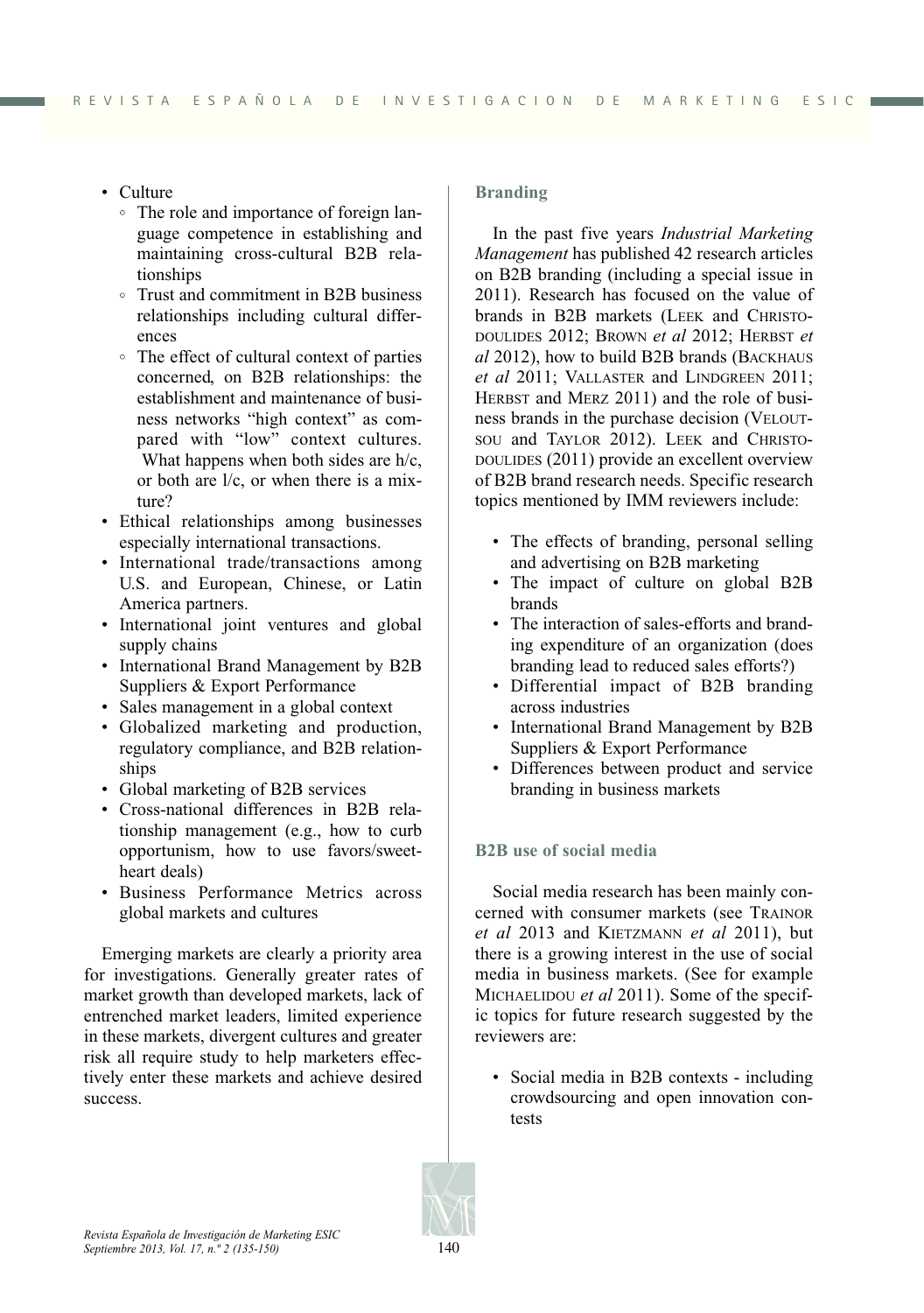- Social media and e marketing in terms of their effect on business markets
- Integrating and budgeting social media in B2B communications
- Use and misuse of social media in personal selling
- Social media as a tool for prospecting
- Social media particularly related to social media monitoring - dashboards and C-Suite use of that real time information
- Using social media effectively in B2B marketing strategies
- Return of investment for businesses using social media
- Digital marketing and social media (e.g. professional networks and business social media) as a foreseeable evolution of social networks
- How information technology, currently social and mobile media, are changing B2B marketing practices (selling, buying, relationships etc.)

Research into B2B social media should not only look at the mechanisms of how this consumer marketing tool can be applied to business markets, but also at the top and bottom line impacts of the media for business marketers.

## **Innovation**

Innovation is the life blood for continued success in both business and consumer markets. While numerous business, engineering and science journals serve as outlets for research into innovation theory and practice, the *Journal of Product Innovation Management* and *Industrial Marketing Management* are prime targets for researchers looking into innovation in business markets. JPIM is the clear leader in having published almost 1000 articles since 2000; over the same period IMM has published 100 articles on innovation. JPIM publishes articles on all aspects of product and service innovation across all market sectors while IMM focuses on innovation in B2B markets. While IMM reviewers suggested numerous specific topics for B2B innovation research, most focused on partnering with customers and suppliers for innovation (See: CORSARO *et al* 2012; MUNKSGAARD *et* al 2012; THOMAS 2013; SPRING and ARAUJO 2013; ELLIS *et al* 2012; SISODIYA *et al* 2013), how to successfully commercialize innovative products and services (SIMMONS *et al* 2013 and BOEHM and HOGAN 2013), global innovation (see CHANG *et al* 2012); green innovation (see SHARMA and Iyer 2012) and effective strategies for disruptive and radical innovations (see OBAL 2013). CORBETT *et al* (2013) have an excellent analysis of current innovation research as well as an agenda of future research needs.

#### **Business networks**

Business networks can range from supply chains, to buying cooperatives or distribution networks; they are a common fact of life in B2B markets. Since the 1980s the IMP Group has championed research focused on networks and many of the IMM reviewers reinforced this perspective.

Network research in B2B markets is very varied. Some examples of current research are service networks (LAI and CHEN 2013; KOHTAMÄKI *et al* 2013), network development (MCGRATH and O'TOOLE 2013; SEPULVEDA and GABRIELSSON 2013), innovation in networks (MATTHYSSENS *et al* 2013; VON RAES-FELD *et al* 2012) and network dynamics (GUERCINI and RUNFOLA 2012; LOWE *et al* 2012). Among the many specific research topics mentioned by the reviewers, these were the most prevalent:

- Ethics in business relationships and networks
- Negotiations within and between networks

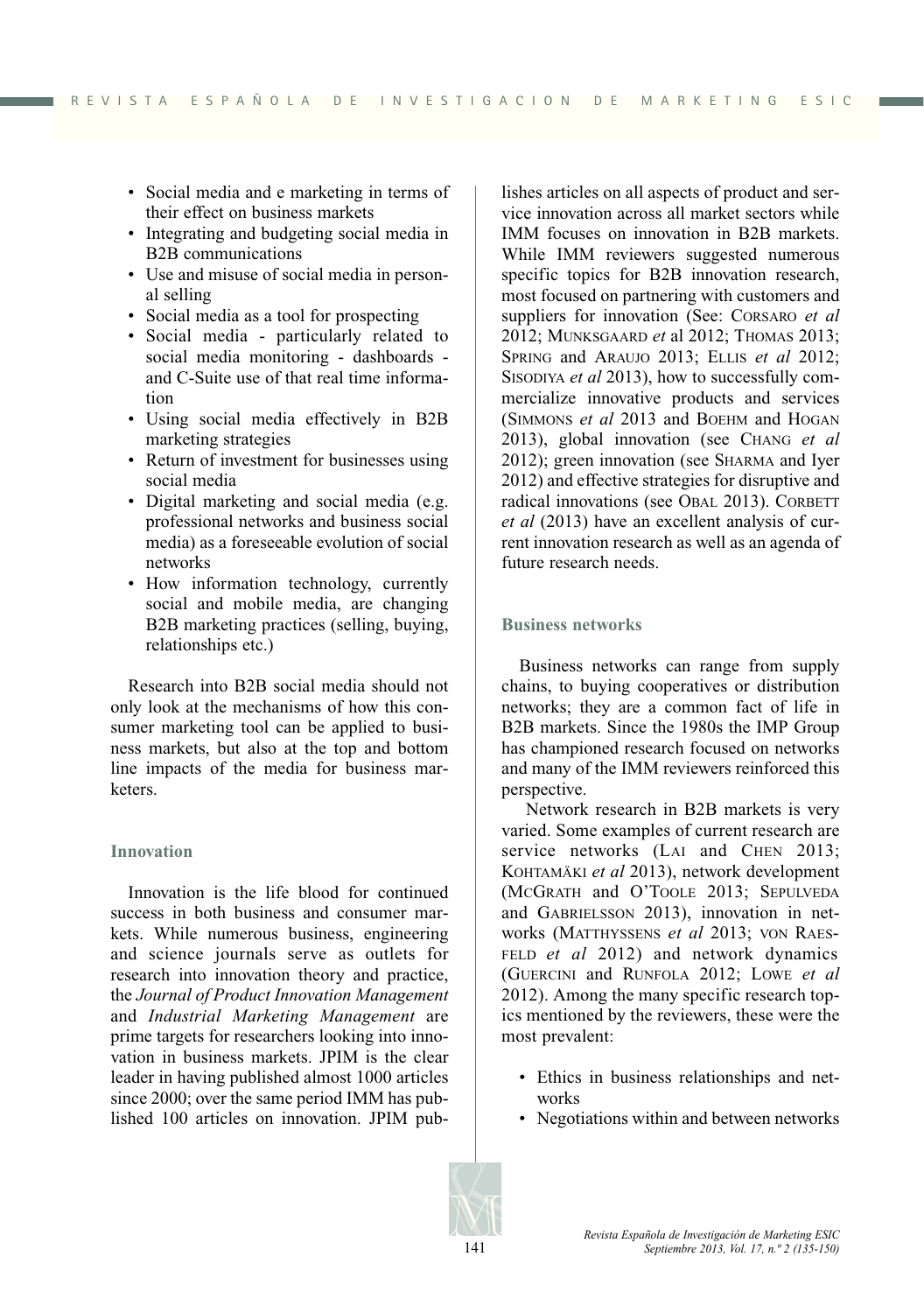- "Networking" and business networks (as opposed to rigorous social network analysis)
- Research focused on conflict and conflict resolution processes within a context of a relational mindset. The extant conflict literature is largely nested in the power-conflict paradigm of the 1970s and needs to be recast within the contemporary B2B context of more domesticated, strategic alliance and networked minded industrial reality.
- Identification and measurement of network synergies
- Ethical issues of exchange in business networks
- Building B2B networks in emerging countries
- How we can integrate the concept of metaorganizations (organizations of organizations) in BtB marketing
- What are the antecedents of formation of successful (versus unsuccessful) horizontal and vertical networks? Requires paired comparisons.
- How does network structure (broadly defined in terms of centrality, betweenness, etc., and also the relationship quality within the network) differ across horizontal and vertical networks? Does purpose matter (e.g., for entering new markets, for developing radical new products, for developing services, for supply, for commercialization, etc.)?
- In terms of networks, some have held the view that networks are unique, and that you cannot talk of 'different kinds' of networks; however, there is an evolving perspective that we can categorize networks in some meaningful way. Social Network Analysis may become an insightful tool to help understand different network types.
- The impact of digital technology on network development and efficiency.
- Network relationships according to a cross-cultural perspective (considering in particular emerging markets)

• Imbalance in networks; how do small and medium enterprises can do business with very large companies (i.e. Wal-Mart) without taking too much risks and being satisfied (is it possible?)

Research on global networks presents an opportunity to develop global networks of researchers to collect and analyze data and case studies. This looks to be essential for long-term studies of network development and evolution.

# **Sustainability**

Sustainability, green marketing or environmental marketing has increased significantly, albeit at different rates, around the world. Many IMM reviewers expressed interest in more B2B research in these areas. Some specific research topics include: innovation and sustainability (MARIADOSS *et al* 2011), logistics and sustainability (LEE and LAM 2012) and the impact of the supply chain on environmental effectiveness (CHAN *et al* 2012).

## **B2B services**

The service sector continues to grow, both for consumer and business markets, but research into B2B services has not kept pace with our knowledge of consumer services. Examples of recent B2B services research focus on services in networks (KOHTAMÄKI *et al* 2013; PALO and TÄHTINEN 2013), project-based services (OJANSIVU *et al* 2013), service innovation (O'CASS and SOK 2013) and knowledgeintensive business services (ZAEFARIAN *et al* 2013).

The IMM reviewers surveyed suggested several interesting research needs in this area:

• Understanding service infusion in product-based companies beyond the showcases such as IBM, Rolls Royce, Xerox etc.

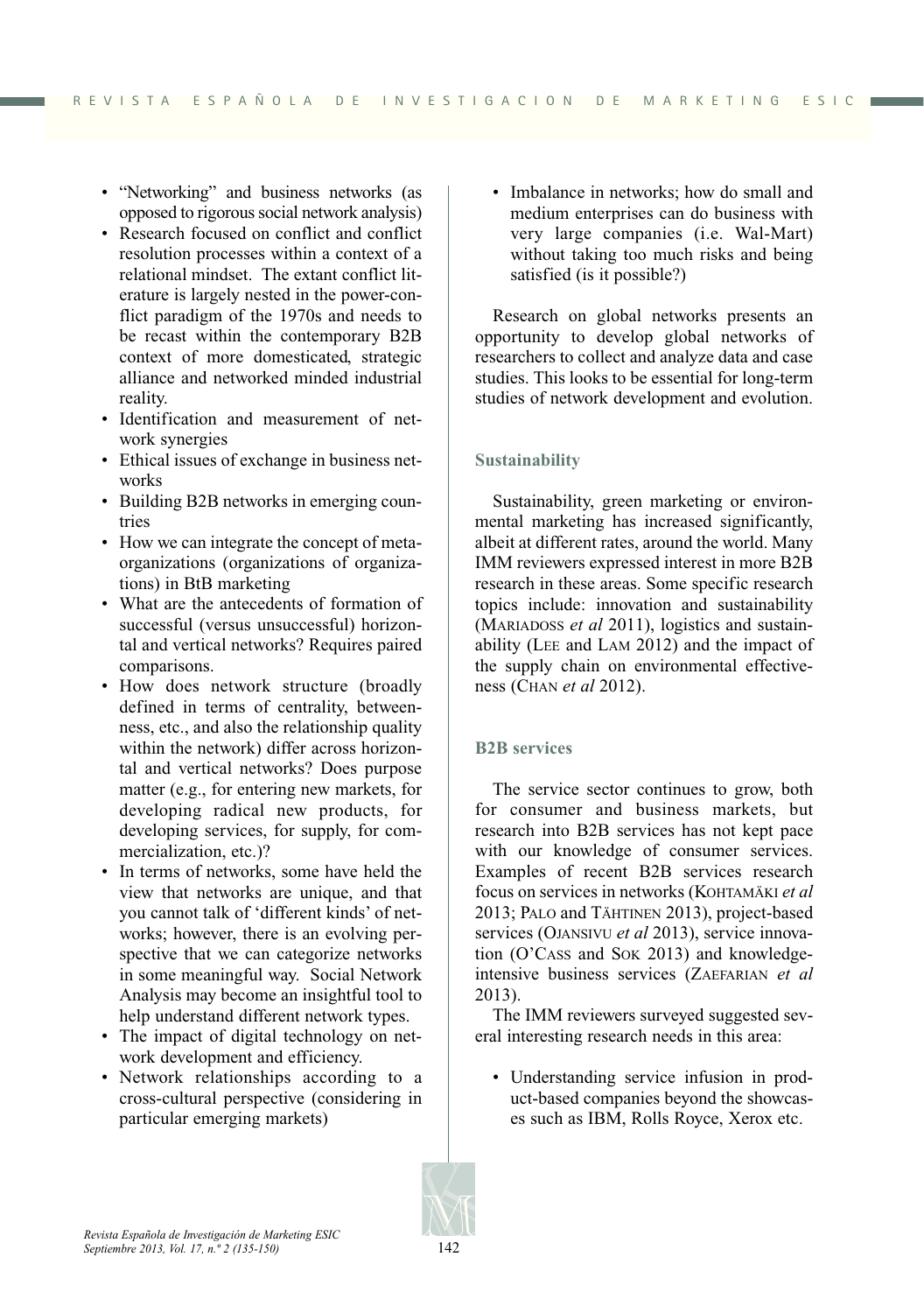- Customer Service Representative issues in relation to B2B markets
- Selling B2B services and mixed offerings
- Branding of business services
- Product differentiation through service innovation
- The value of service support in business marketing
- Should service follow product or vice versa?
- How can global business services be better managed?
- What are the best practices in B2B services?

# **Marketing organizations**

Marketing functions in B2B firms are extremely varied and of widely divergent effectiveness and efficiency. Faced with dynamic market conditions, marketing organizations are constantly evolving and adapting to marketplace realities. Of course we are always interested in how organizations develop marketing strategies (NEILL *et al* 2007). IMM reviewers suggested the following research topics:

- How are marketing decisions actually made in B2B organizations?
- How can interaction between marketing and R&D be made more effective?
- What is the role of marketing or sales in top management?
- Sales and marketing alignment in B2B firms
- How can improved integration between sales and purchasing improve the firm's marketing effectiveness?

## **Distribution and channel management**

The great majority of B2B firms reach their customers through various channels of distribution; these channels are constantly evolving (OLSON *et al* 2013). Independent channel member performance is impacted by trust among channel members (NEVINS and MONEY 2008; ROSE *et al* 2007). IMM reviewers indicated numerous research topics in the area of distribution and channel management:

- Coordination of distribution channels across cultures
- Developing distribution channels in emerging markets (especially China and India)
- Distributors as service implementers
- Channel management and marketing interaction
- Collaboration in joint marketing and distribution - e.g., when a product is advertised and delivered by two or more parties.
- Ethics in channel management
- Conflict resolution among channel members
- How should B2B marketing managers deal with downstream customers? The fact that demand for their products is derived from the demand for their customers' products is probably the most distinctive characteristic of B2B marketing, but surprisingly little academic attention is given to that in B2B marketing literature.
- Selection of channel partners: How and what criteria are and should be used to select channel partners in B2B markets. Virtually no recent research on this very important issue.
- Motivation of channel partners: How do manufacturers motivate distributors to do a better job of selling their products and provide better service to customers. This is an old and pervasive issue but still highly relevant today. Surprisingly very little research on this topic.
- Evaluation of channel member performance: How is channel member performance evaluated? How should it be evaluated? What metrics should be used etc.?

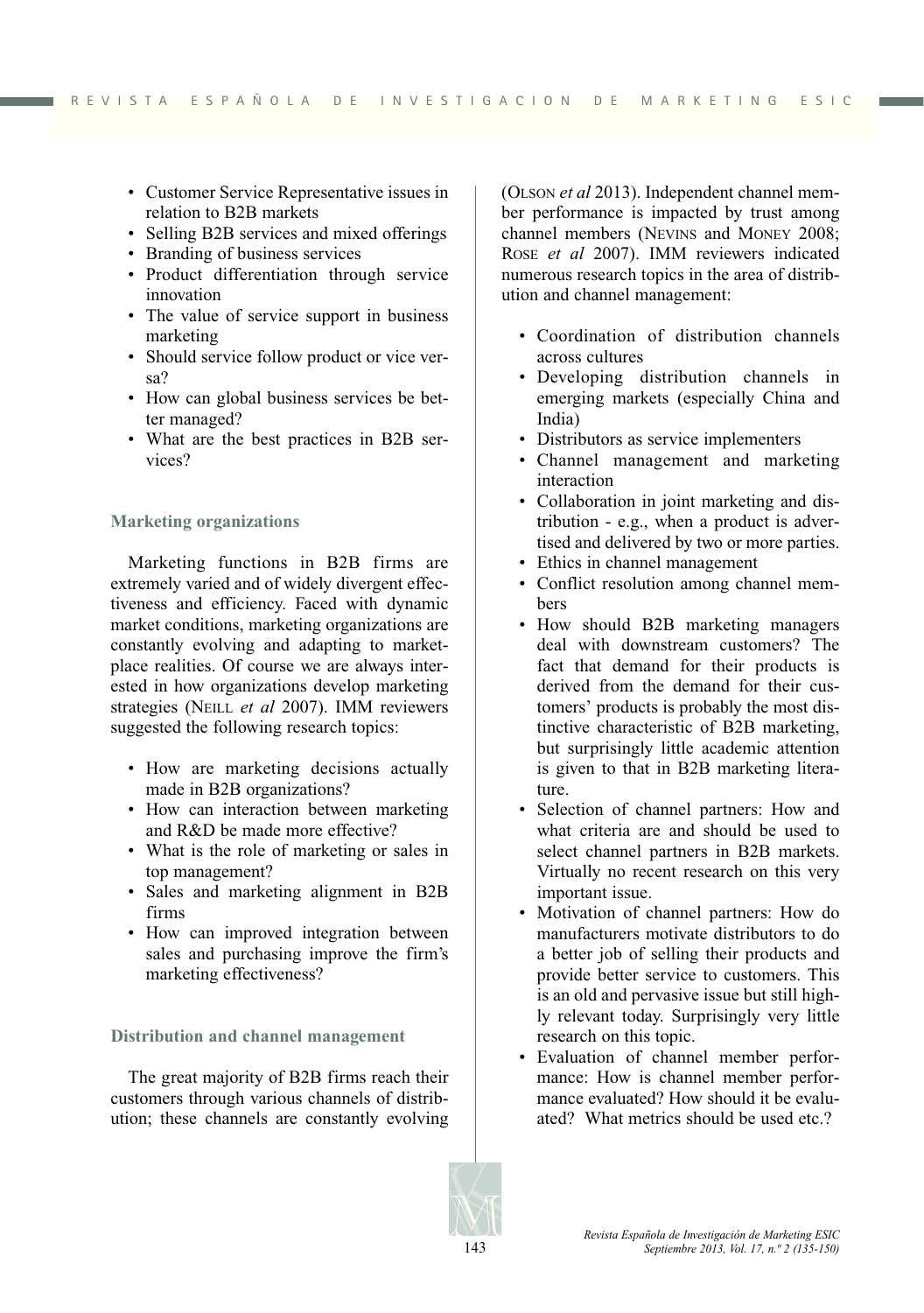- Trust between channel members in their social networks
- Multiple channels, the internet and B2B channel management
- How do small distributors interact with large customers and vice versa?

# **B2B marketing theory**

The foundation of all research is solid theory. B2B marketing theory may have had its beginning in HOWARD and SHETH (1969), but despite twenty-five years of research, we are still a long way from fully understanding how business markets function. Hunt's article (2013) compares several theoretical foundations to B2B marketing theory, but as our IMM reviewers indicated, there is ample room for additional research.

- Macro level frameworks including institutional theory, resource dependence, network analysis and political theory - and how they apply to contemporary formulation of business marketing strategy.
- Theoretical reflection of B2B marketing: sorting the underlying theories and discussion of future developments.
- B2B for SMEs: much of theory relates to B2B between large corporations but there is a counter trend towards fragmentation of organizations and growth of SMEs for which existing theory is not appropriate
- How practitioners can implement B2B marketing theory, since without demonstrable value why should companies give us access?
- Micro-foundations of B2B marketing. Companies and markets do not innovate, implement market strategies, etc. – individuals do. Nevertheless, in our research we frequently attach labels to companies ("more innovative") as if companies were able to act on their own. If thus seems a fruitful research avenue to examine the

micro-foundations of industrial marketing strategy, i.e. the antecedents to individual actor propensity to innovate, to conceive of and implement radical innovation, etc. Also, an extension to the meso-area (examining how teams of individuals) craft and implement B2B marketing strategies seems warranted.

- Behavioral aspects of B2B marketing. LEVINTHAL (2011) asks the question "A behavioral approach to strategy – what's the alternative?" Recent developments in finance, organization theory and marketing have moved behavioral aspects of decision making solidly within mainstream research. The majority of research in this area has been conducted in consumer markets – in many instances with student samples – leaving implications for industrial marketing largely unexplored. Understanding phenomena such as biases in decision making, cognitive fallacies, preference construction, encoding/storing/decoding of information by actors in industrial markets is largely an underexplored, but interesting, research field.
- Institutional theory in business marketing

# **Other topics**

The research topics discussed above represent about two-thirds of the specific topics mentioned by the IMM reviewers. OBAL and LANCIONI (2013) present needed research in buyer-seller relationships; research papers along the lines they discus would also be welcome. Some of the topics which I, as editor, would find quite interesting are listed here:

• We probably know a lot about the creation of new markets by consumer good companies, e.g. Starbucks, Apple, etc. The same cannot be said about industrial companies, probably because the general public (and or reviewers/researchers) are less interest-

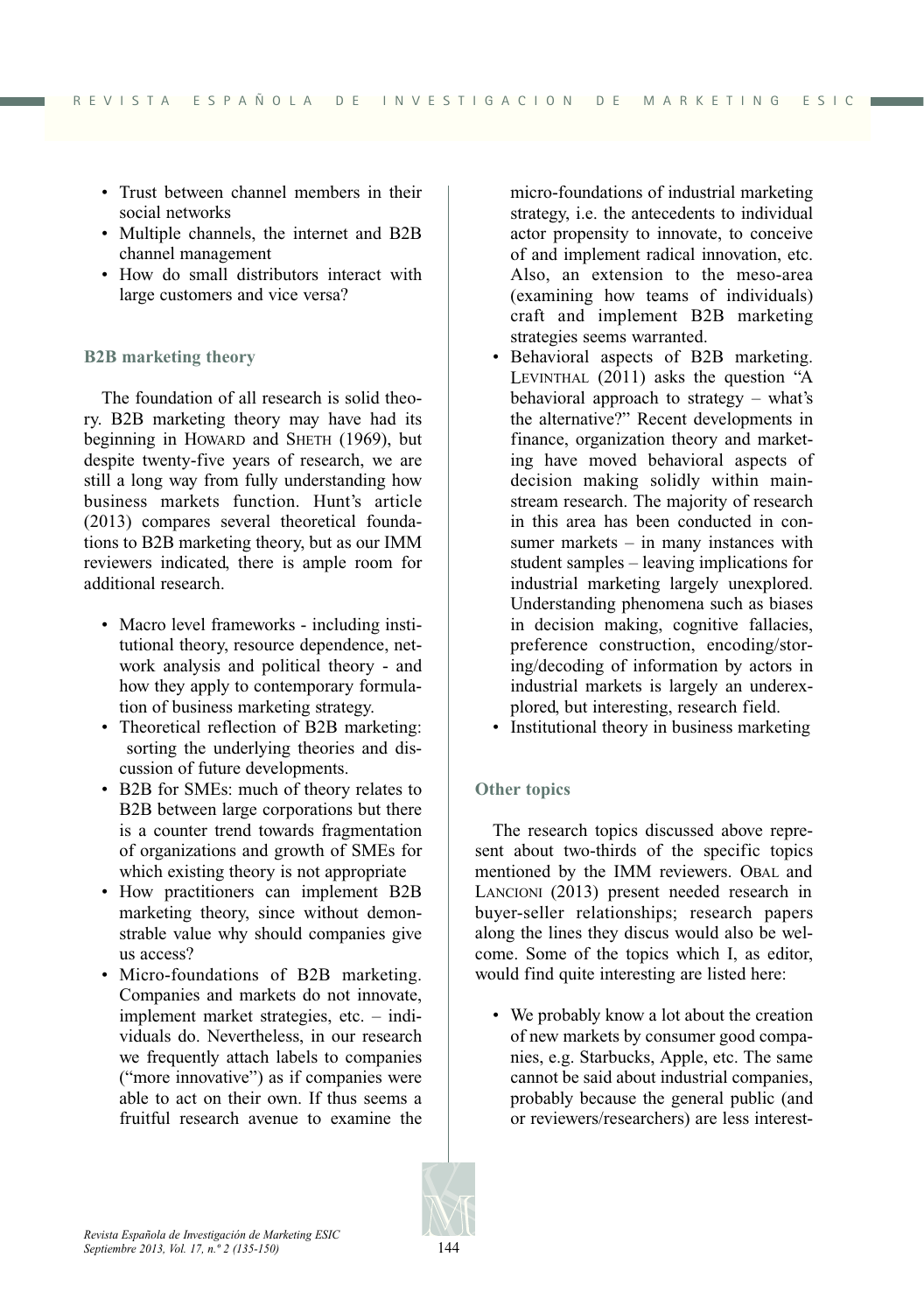ed in the process of new market creation by electronic component suppliers, specialty chemical companies or industrial service providers. Nevertheless, market creation is a pervasive phenomenon also in industrial companies: Monsanto (nearly single-handedly) created the market for genetically modified seeds, Bayer created the market for a new type of treatment in agrochemicals, etc. Understanding the antecedents of new market creation in B2B is of interest.

- Companies and markets do not innovate, implement market strategies, etc. – individuals do. Nevertheless, in our research we frequently attach labels to companies ("more innovative") as if companies were able to act on their own. If thus seems a fruitful research avenue to examine the micro-foundations of industrial marketing strategy, i.e. the antecedents to individual actor propensity to innovate, to conceive of and implement radical innovation, etc. Also, an extension to the meso-area (examining how teams of individuals) craft and implement B2B marketing strategies seems warranted.
- We do not know enough about how the DMU makes decisions – this goes back to Sheth's original 1973 observation that all joint decisions are political ones. But just how does this work – this takes us into the realm of group decision making.
- Multidisciplinary perspectives on firm performance. While B2B has studied economic and behavioral factors in managerial decisions and firm operations, we need more studies that link B2B activities to firm performance measures, especially financial performance
- Systems/solutions selling, deployment, and post-deployment. Much research on servitization/service infusion in manufacturing has emerged the last 10 years but a key challenge for most of these firms is to successfully integrate goods and services

and provide systems for their business customers. The concept goes back to LARS-GUNNAR MATTSSON (1973) and HANNAFORD (1976) but with the IT revolution and the explosion of new service opportunities (remote control, cloud services, etc.) and the demand for new outcome-based revenue models these issues become critical once again, albeit different than in the 1970s.

• Research related to platforms whether they are product, technology, digital or product-service platforms is on the rise. This is because of success of such b-to-c services like amazon.com and Apple iTunes, not to mention mobile ecosystems. Platform business models are becoming more relevant in B-to-B context because firms will have to make choices whether they are complementors, owners/orchestrator, or end users in which platforms. Locking-in a certain platform creates resource dependencies and new possibilities to study inter-firm networks born in platforms.

## **Research Methods**

In order to be accepted for publication, any research paper must utilize acceptable research methodologies. The IMM reviewers indicated several methodological topics which could be published in leading B2B journals. See PETERS *et al* (2013) for an excellent discussion of alternative research methodologies. Some of the specific methodological topics that IMM reviewers would like to see include:

- Longitudinal studies in real-life behavior in B2B contexts
- Real-life decision processes (not 5-point and 7-point scales)
- More emphasis on publishing qualitative studies in B2B marketing. In quantitative studies, more emphasis should be given on

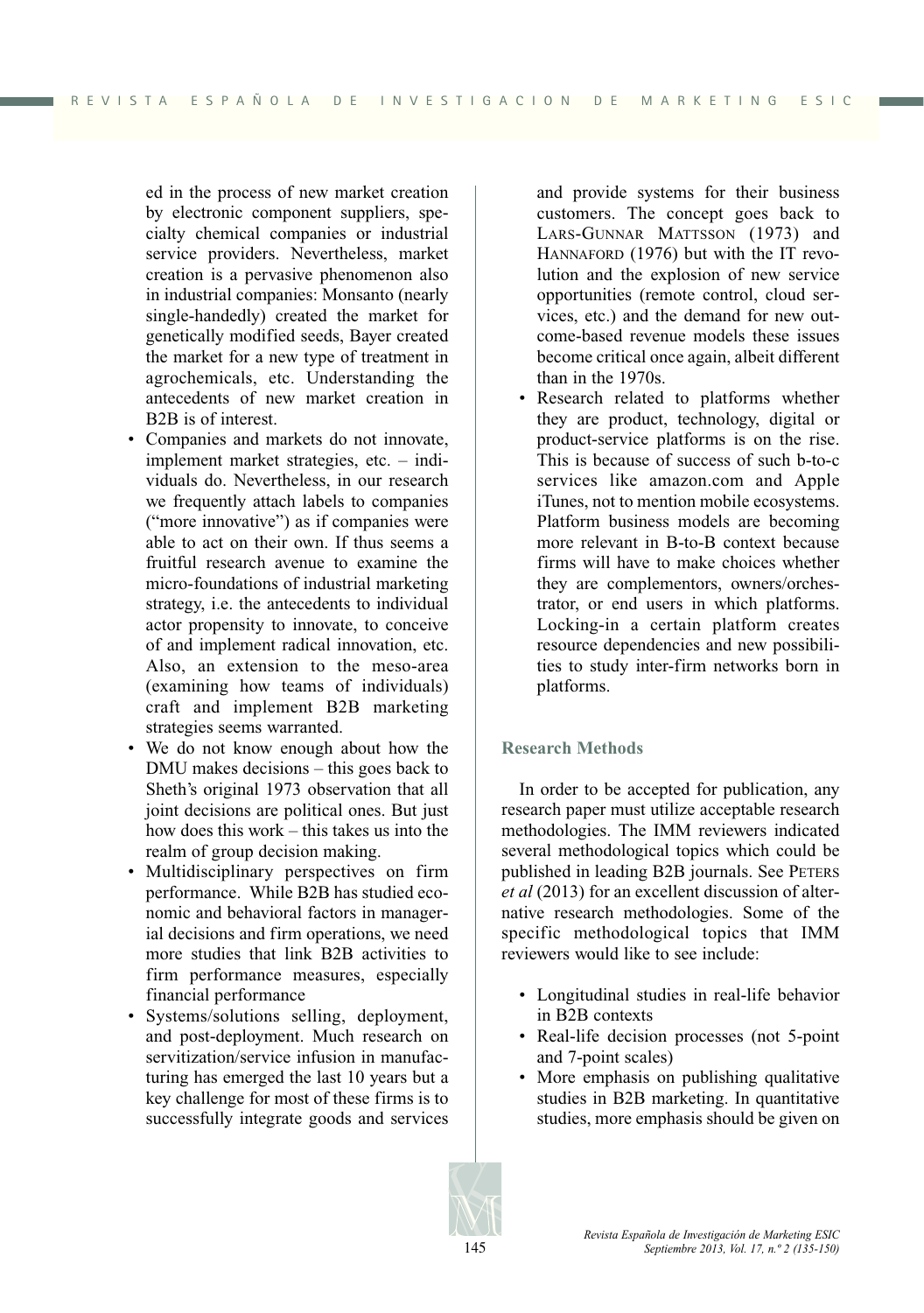longitudinal studies especially in studies related to buyer-seller relationships, and buying and selling cycles, and purchase decisions

- Longitudinal studies tracking how B2B marketing has evolved within companies and the implications for company performance
- More of an effort to generate objective data and improved use of hard-to-obtain secondary data
- Multilevel research designs; the unintended consequences of b2b studied phenomena
- Better handle on the temporal effects of our models with longitudinal research designs
- Multi-method research. Many studies are either based on case studies or surveys but there are many benefits of being able to combine qualitative and quantitative methods in innovative ways

# **Conclusion**

The field of B2B marketing is rapidly growing as a research focus and academic researchers have ample opportunity to conduct research with a high likelihood of publication if they focus on research topics of importance and interest and they follow accepted research methodologies. This paper has presented numerous research topics that practitioners, editors, reviewers and other researchers have identified and being of high interest and importance.

## **REFERENCES**

AVLONITIS, G. and PANAGOPOULOS, N. (2010), "Selling and sales management: An introduction to the special section and recommendations on advancing the sales research agenda," *Industrial Marketing Management*, 39/7, Pages 1045-1048

- BACKHAUS, K., STEINER, M. and LÜGGER, K. (2011) "To invest, or not to invest, in brands? Drivers of brand relevance in B2B markets," *Industrial Marketing Management*, 40/ 7, Pages 1082-1092
- BOEHM, D. N. and HOGAN, T. (2013), "Scienceto-Business collaborations: A science-tobusiness marketing perspective on scientific knowledge commercialization," *Industrial Marketing Management*, 42/4, Pages 564- 579
- BROWN, P. B., ZABLAH, A. R., BELLENGER, D. N. and DONTHU, N. (2012), "What factors influence buying center brand sensitivity?" *Industrial Marketing Management*, 41/ 3, Pages 508-520
- CANTÙ, C, *et al* (2013) "IMP studies: a bridge between tradition and innovation," *Industrial Marketing Management,* in press.
- CHAN, R.Y.K., HE, H., CHAN, H.K. and WANG, W.H.C. (2012), "Environmental orientation and corporate performance: The mediation mechanism of green supply chain management and moderating effect of competitive intensity," *Industrial Marketing Management*, 41/4, Pages 621-630
- CHANG, M-L., CHENG, C-F. and WU, W-Y, (2012), "How Buyer-Seller Relationship Quality Influences Adaptation and Innovation by Foreign MNCs' Subsidiaries," *Industrial Marketing Management*, 41/7, Pages 1047-1057
- CONNOR, K. R. (1991). A Historical Comparison of Resource-based Theory and Five Schools of Thoughts Within Industrial Organization Economics, *Journal of Management*, 17, 121-154.
- CORBETT, A., COVIN, J. G., O'CONNOR, J. C. and TUCCI, C. L. (2013), "Corporate Entrepreneurship: State-of-the-Art Research and a Future Research Agenda," *Journal of Product Innovation Management,* pages 812–820
- CORSARO, D., CANTÙ, C. and TUNISINI, A. (2012), "Actors' Heterogeneity in Innovation Networks," *Industrial Marketing Management*, 41/5, Pages 780-789

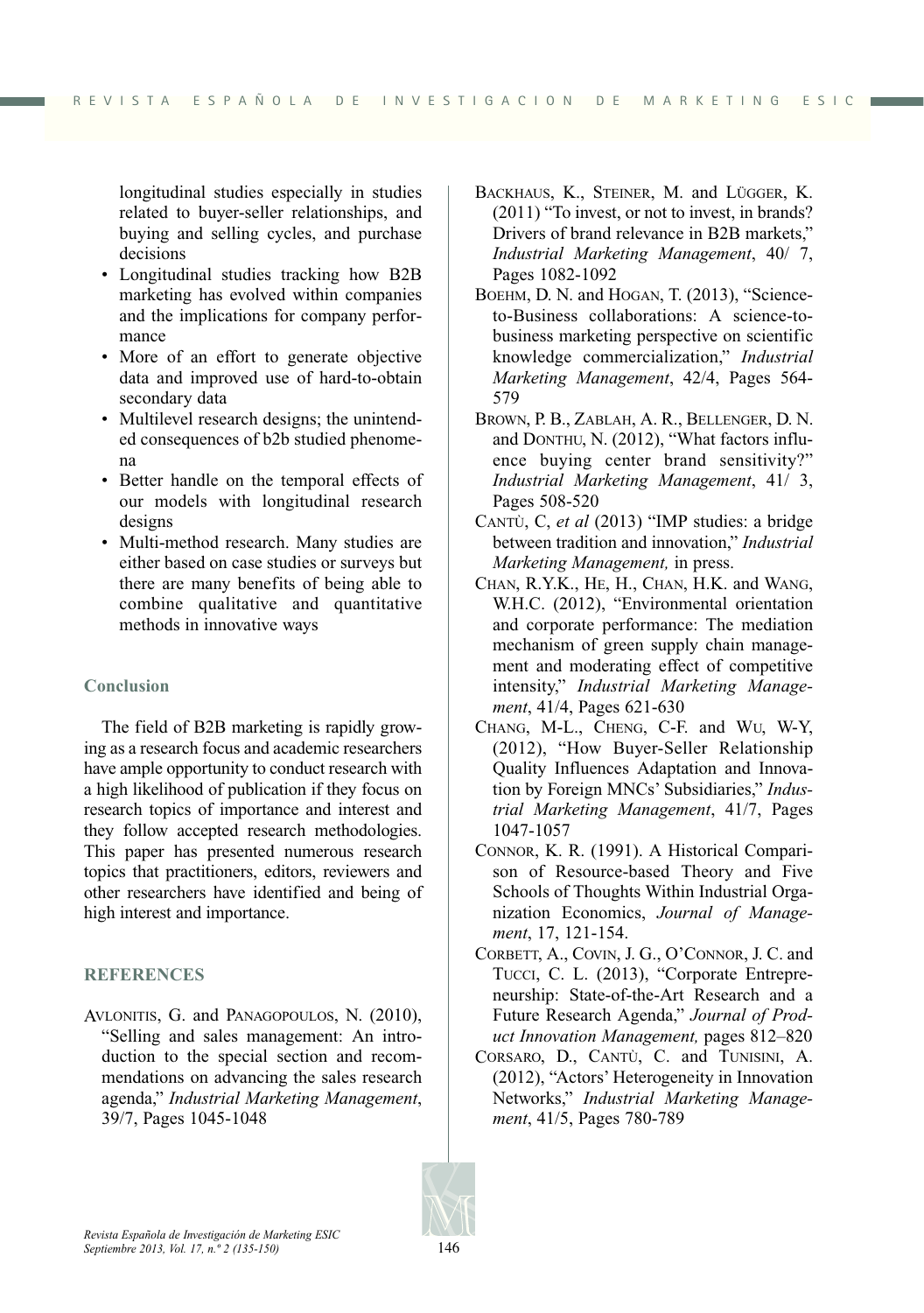- DAVIES, I.A., RYALS, L. J. and HOLT, S. (2010), "Relationship management: A sales role, or a state of mind?: An investigation of functions and attitudes across a business-to-business sales force," *Industrial Marketing Management*, 39/7, Pages 1049-1062
- ELG, U., DELIGONUL, S., GHAURI, P., DANIS, W. and TARNOVSKAYA, V. (2012), "Market-driving strategy implementation through global supplier relationships," *Industrial Marketing Management*, 41/6, Pages 919-928
- ELLIS, S. C., HENKE JR., J. W. and KULL, T. J. (2012), "The effect of buyer behaviors on preferred customer status and access to supplier technological innovation: An empirical study of supplier perceptions," *Industrial Marketing Management*, 41/8, Pages 1259-1269
- E-STATS (2011), *U.S. Census Bureau, E-Stats 2011*. http://www.census.gov/econ/estats/ 2011reportfinal.pdf
- GIANNAKIS, M., DORAN, D. and CHEN, S., (2012), "The Chinese paradigm of global supplier relationships: Social control, formal interactions and the mediating role of culture," *Industrial Marketing Management*, 41/5, Pages 831-840
- GUERCINI, S. and RUNFOLA, A. (2012), "Relational paths in business network dynamics: Evidence from the fashion industry," *Industrial Marketing Management*, 41/5, Pages 807-815
- GUESALAGA, R. and JOHNSTON, W. (2010), "What's next in key account management research? Building the bridge between the academic literature and the practitioners' priorities," *Industrial Marketing Management*, 39/7, Pages 1063-1068
- HADJIKHANI, A. and LAPLACA, P. (2013) "Development of B2B marketing theory," *Industrial Marketing Management,* 42/3, pp 294-305.
- HERBST, U. and MERZ, M.A. (2011), "The industrial brand personality scale: Building strong business-to-business brands," *Industrial Marketing Management*, 40/ 7, Pages 1072-1081
- HERBST, U., SCHMIDT, N., PLODER, S. and AUSTEN, V. (2012), "What Do We Know About B2B Branding in Marketing Research? A Comprehensive Status Quo Analysis", IMP Group, pp 1-25 http://www.impgroup.org/paper\_view.php?v iewPaper=7940
- HOWARD, J. A., & SHETH, J. N. (1969). *The theory of buyer behavior*, New York: Wiley.
- HUNT, S. D., (2013), "A general theory of business marketing: R-A theory, Alderson, the ISBM framework, and the IMP theoretical structure," *Industrial Marketing Management,* 42/3, pp 283-293.
- HUNT, S.D. (2013), "A general theory of business marketing: R-A theory, Alderson, the ISBM framework, and the IMP theoretical structure," *Industrial Marketing Management*, 42/3, Pages 283-293
- ISBM (2013), ISBM Research Priorities, http://isbm.smeal.psu.edu/research/researchpriorities
- KAUPPILA, O-P., RAJALA, R., and JYRÄMÄ, A. (2010), "Antecedents of salespeople's reluctance to sell radically new products," *Industrial Marketing Management*, 39/2, Pages 308-316
- KIETZMANN, J. H., HERMKENS, K., MCCARTHY, I. P. and SILVESTRE, B. S. (2011), "Social media? Get serious! Understanding the functional building blocks of social media," *Business Horizons*, 54/3, Pages 241-251
- KOHTAMÄKI, M., PARTANEN, J., PARIDA, V. and WINCENT, J. (2013), "Non-linear relationship between industrial service offering and sales growth: The moderating role of network capabilities," *Industrial Marketing Management*, In Press
- LAI, W-H. and CHEN, H-Y. (2013), "Extreme internal–external industrial-service flexibilities and interfirm cooperative networks in high-technology machine manufacturing," *Journal of Business Research*, 66/11,Pages 2234-2244
- LAPLACA, P. J. & KATRICHIS, J. M. (2009). Relative Presence of Business-to-Business

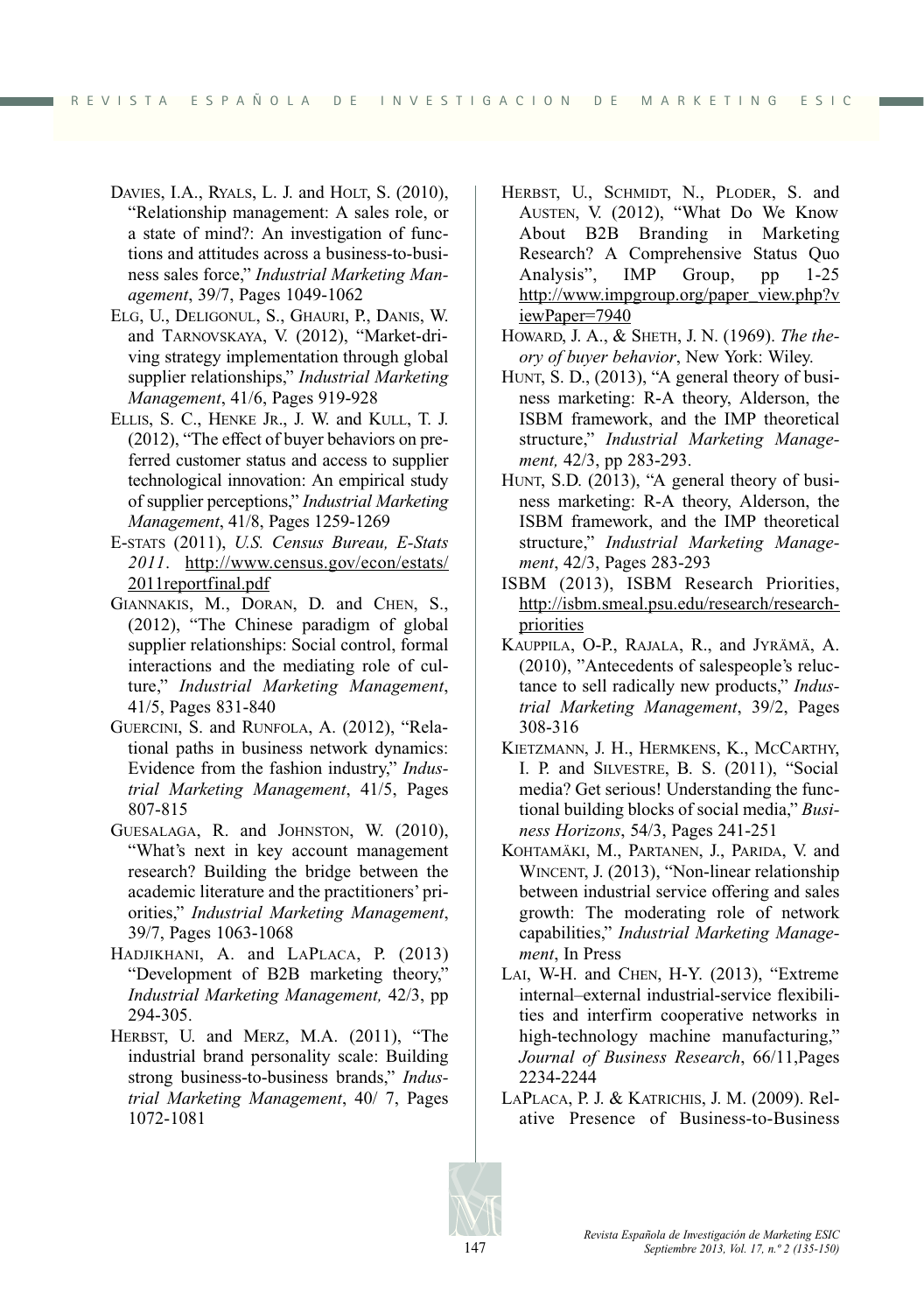Research in the Marketing Literature*. Journal of Business to Business Marketing*, 16(1- 2), 1-22.

- LEE, C.K.M. and LAM, J.S.L. (2012), "Managing reverse logistics to enhance sustainability of industrial marketing," *Industrial Marketing Management*, 41/4, Pages 589-598
- LEEK, S. and CHRISTODOULIDES, G. (2012), "A framework of brand value in B2B markets: The contributing role of functional and emotional components," *Industrial Marketing Management*, 41/ 1, Pages 106-114
- LEEK, S. and CHRISTODOULIDES, G., (2011), "A literature review and future agenda for B2B branding: Challenges of branding in a B2B context," *Industrial Marketing Management,* 40/6, Pages 830-837
- LEVINTHAL, D. A. (2011). A behavioral approach to strategy—what's the alternative?. *Strategic Management Journal*, *32*(13), 1517-1523.
- LISBOA, A., SKARMEAS, D. and LAGES, C. (2011), "Entrepreneurial orientation, exploitative and explorative capabilities, and performance outcomes in export markets: A resource-based approach," *Industrial Marketing Management*, 40/8, Pages 1274-1284
- LOWE, S., PURCHASE, S. and ELLIS, N. (2012), "The drama of interaction within business networks," *Industrial Marketing Management, 41/3, Pages 421-428*
- MADHAVARAM, S. and MCDONALD, R. E. (2010), "Knowledge-based sales management strategy and the grafting metaphor: Implications for theory and practice," *Industrial Marketing Management*, 39/7, Pages 1078-1087
- MARIADOSS, B. J., TANSUHAJ, P.S. and MOURI, N. (2011), "Marketing capabilities and innovation-based strategies for environmental sustainability: An exploratory investigation of B2B firms," *Industrial Marketing Management*, 40/8, Pages 1305-1318
- MATTHYSSENS, P., VANDENBEMPT, K. and VAN BOCKHAVEN, W. (2013), "Structural antecedents of institutional entrepreneurship

in industrial networks: A critical realist explanation," *Industrial Marketing Management*, 42/3, Pages 405-420

- MCGRATH, H. and O'TOOLE, T. (2013), "Enablers and inhibitors of the development of network capability in entrepreneurial firms: A study of the Irish micro-brewing network," *Industrial Marketing Management*, In Press
- MICHAELIDOU, N., SIAMAGKA, N. T. and CHRISTODOULIDES, G. (2011), "Usage, barriers and measurement of social media marketing: An exploratory investigation of small and medium B2B brands," *Industrial Marketing Management*, 40/7, Pages 1153- 1159
- MÖLLER, K., (2013), "Theory map of business marketing: Relationships and networks perspectives," *Industrial Marketing Management,* 42/3, pp 324-335.
- MSI (2012), 2012-2014 Research Priorities, http://www.msi.org/research/index.cfm?id= 338
- MUNKSGAARD, K. B., CLARKE, A. H., STOR-VANG, P. and ERICHSEN, P. G. (2012), "Product development with multiple partners: Strategies and conflicts in networks," *Industrial Marketing Management*, 41/3, Pages 438-447
- NEILL, S., MCKEE, D. and ROSE, G.M. (2007), "Developing the organization's sensemaking capability: Precursor to an adaptive strategic marketing response," *Industrial Marketing Management*, 36/6, Pages 731-744
- NEVINS, J.L. and MONEY, R.B. (2008), "Performance implications of distributor effectiveness, trust, and culture in import channels of distribution," *Industrial Marketing Management*, 37/1, Pages 46-58
- OBAL, M. (2013), "Why do incumbents sometimes succeed? Investigating the role of interorganizational trust on the adoption of disruptive technology," *Industrial Marketing Management*, In Press
- OBAL, M. and LANCIONI, R. (2013), "Maximizing buyer–supplier relationships in the Digi-

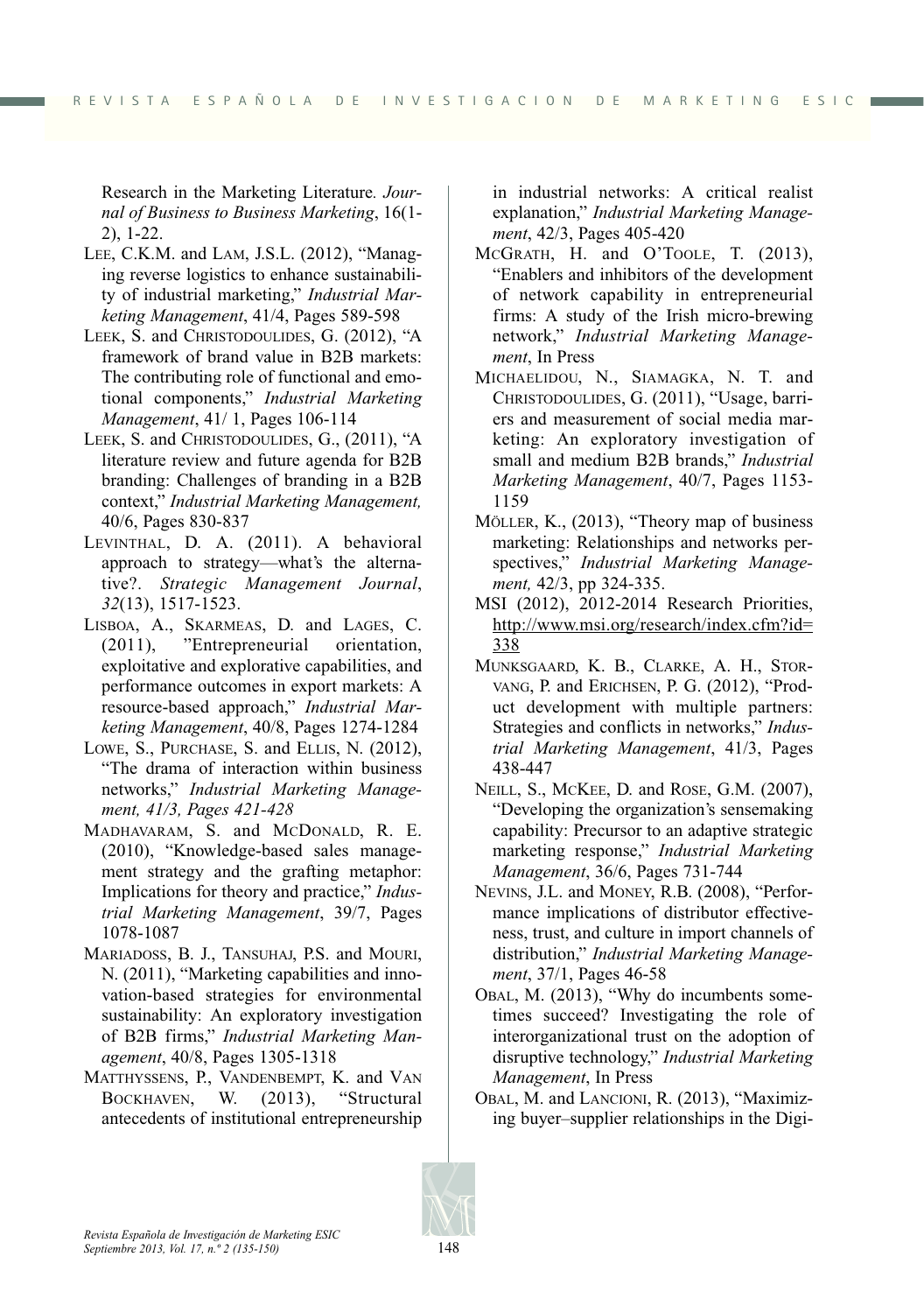tal Era: Concept and research agenda," *Industrial Marketing Management*, In Press

- O'CASS, A. and SOK, P. (2013), "Exploring innovation driven value creation in B2B service firms: The roles of the manager, employees, and customers in value creation," *Journal of Business Research*, 66/8, Pages 1074-1084
- OJANSIVU, I., ALAJOUTSIJÄRVI, K. and SALO, J. (2013), "The development of post-project buyer–seller interaction in service-intensive projects," *Industrial Marketing Management*, In Press
- OLSSON, R., GADDE, L-E. and HULTHÉN, K. (2013), "The changing role of middlemen — Strategic responses to distribution dynamics," *Industrial Marketing Management*, In Press
- PALO, T. and TÄHTINEN, J. (2013), "Networked business model development for emerging technology-based services," *Industrial Marketing Management*, In Press
- PETERS, L.D., PRESSEY, A.D., VANHARANTA, M. and Johnston, W.J. (2013), "Constructivism and critical realism as alternative approaches to the study of business networks: Convergences and divergences in theory and in research practice," *Industrial Marketing Management*, 42/3, Pages 336-346
- ROSE, G.M., SHOHAM, A., NEILL, S. and RUVIO, A. (2007), "Manufacturer perceptions of the consequences of task and emotional conflict within domestic channels of distribution," *Journal of Business Research*, 60/4, Pages 296-304
- SAMIEE, S. (2008), "Global marketing effectiveness via alliances and electronic commerce in business-to-business markets," *Industrial Marketing Management*, 37/1, Pages 3-8
- SEPULVEDA, F. and GABRIELSSON, M. (2013), "Network development and firm growth: A resource-based study of B2B Born Globals," *Industrial Marketing Management*, In Press
- SHARMA, A. and IYER, G. R., (2012), "Resource-constrained product develop-

ment: Implications for green marketing and green supply chains," *Industrial Marketing Management*, 41/4, Pages 599-608

- SHETH, J. N., GARDNER, D. M. & GARRETT, D. E. (1988). *Marketing Theory: Evolution and Evaluation*. New York: John Wiley & Sons, Inc.
- SIMMONS, G., PALMER, M. and TRUONG, Y., (2013), "Inscribing value on business model innovations: insights from industrial projects commercializing disruptive digital innovations," *Industrial Marketing Management*, In Press
- SINGH, R. and KOSHY, A. (2011), "Does salesperson's customer orientation create value in B2B relationships? Empirical evidence from India," *Industrial Marketing Management*, 40/1, Pages 78-85
- SISODIYA, S. R., JOHNSON, J. L. and GRÉGOIRE, Y. (2013), "Inbound open innovation for enhanced performance: Enablers and opportunities," *Industrial Marketing Management*, In Press,
- SKARMEAS, D., KATSIKEAS, C., SPYROPOULOU, S. and SALEHI-SANGARI, E. (2008), "Market and supplier characteristics driving distributor relationship quality in international marketing channels of industrial products," *Industrial Marketing Management*, 37/1, Pages 23-36
- SPRING, M. and ARAUJO, L. (2013), "Beyond the service factory: Service innovation in manufacturing supply networks," *Industrial Marketing Management*, 42/1, Pages 59- 70
- TERHO, H., HAAS, A., EGGERT, A. and ULAGA, W. (2012), "'It's almost like taking the sales out of selling'—Towards a conceptualization of value-based selling in business markets," *Industrial Marketing Management*, 41/ 1, Pages 174-185
- THOMAS, E. (2013), "Supplier integration in new product development: Computer mediated communication, knowledge exchange and buyer performance," *Industrial Marketing Management*, In Press